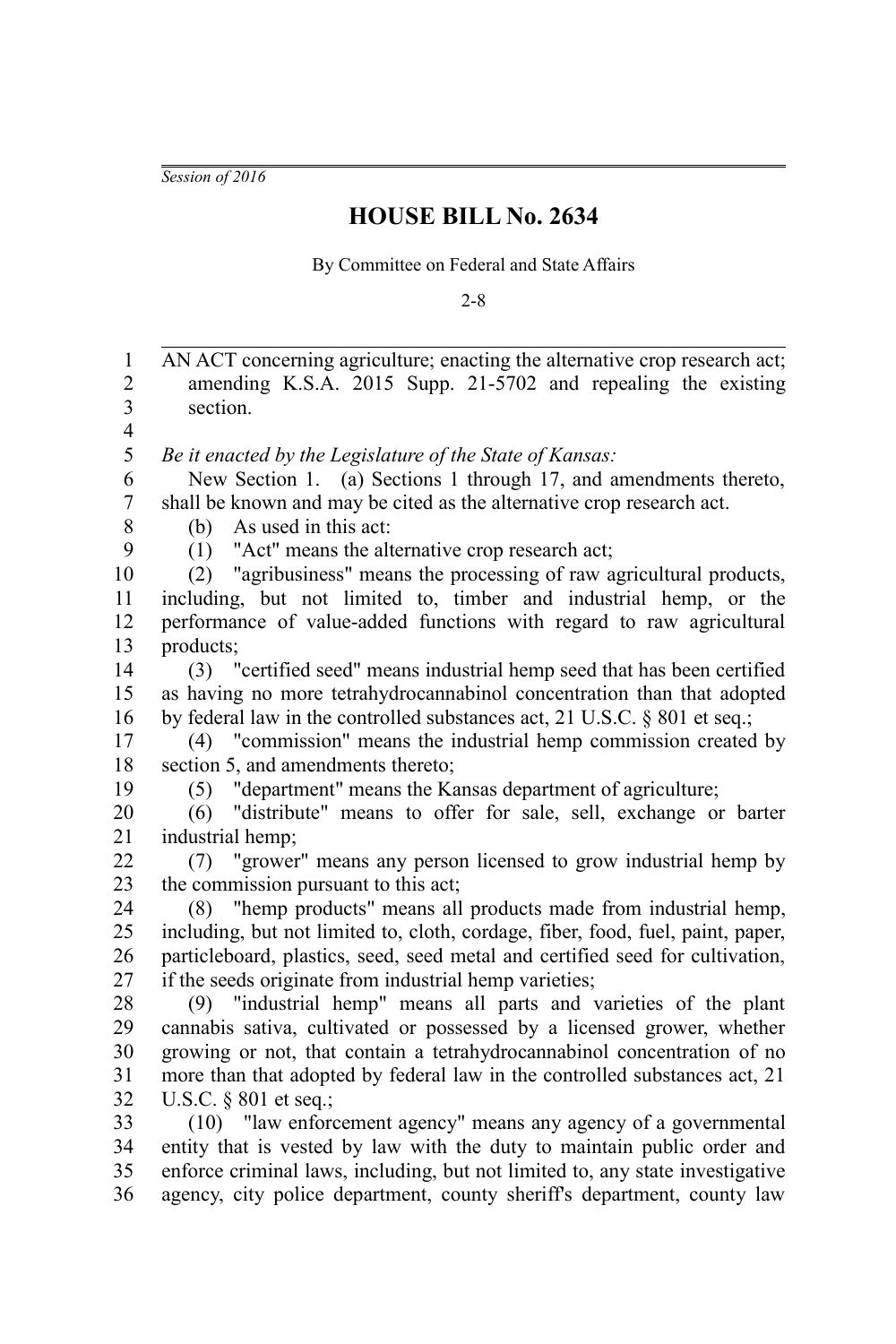enforcement department established pursuant to K.S.A. 19-4401 et seq., and amendments thereto, or law enforcement agency established by consolidation of city and county powers pursuant to K.S.A. 12-340 et seq., and amendments thereto; 1 2 3 4

(11) "person" means an individual, partnership, corporation, association or other legal entity; 5 6

(12) "process" means to perform one or more mechanical or chemical operations in order to change or preserve industrial hemp; 7 8

(13) "seed research" means research conducted to develop or recreate better strains of industrial hemp, particularly for the purpose of seed production; 9 10 11

(14) "tetrahydrocannabinol" or "THC" means the natural or synthetic equivalents of the substances contained in the plant or in the resinous extractives of cannabis or any synthetic substances, compounds, salts or derivatives of the plant or chemicals and their isomers with similar chemical structure and pharmacological activity; 12 13 14 15 16

(15) "unmanned aerial vehicle" means any craft capable of flight without a human operator, passenger or other individual physically on board operating within the national airspace system as defined by the federal aviation administration. 17 18 19 20

New Sec. 2. (a) The purpose of this act is to assist the state in moving to the forefront of industrial hemp production, development and commercialization of hemp products in agribusiness, alternative fuel production and other business sectors, both nationally and globally and to the greatest extent possible. These purposes shall be accomplished, in part, through: 21 22 23 24 25 26

(1) The auspices of the industrial hemp commission created by section 5, and amendments thereto; 27 28

(2) the industrial hemp research program overseen by the commission, working in conjunction with the staff of state educational institutions as defined by K.S.A. 76-711, and amendments thereto, along with the Kansas department of agriculture. This research program shall include the planting, cultivation and analysis of industrial hemp demonstration plots by selected growers that are licensed by the commission pursuant to section 10, and amendments thereto; and 29 30 31 32 33 34 35

(3) the pursuit of any federal permits or waivers necessary to allow industrial hemp to be grown in the state. 36 37

(b) The legislature hereby finds and declares that the authority granted in this act and the purposes accomplished hereby are proper governmental and public purposes, and that the development of industrial hemp production and commercial markets for hemp products within the state is important to its economic well-being. 38 39 40 41 42

New Sec. 3. The commission shall promulgate rules and regulations 43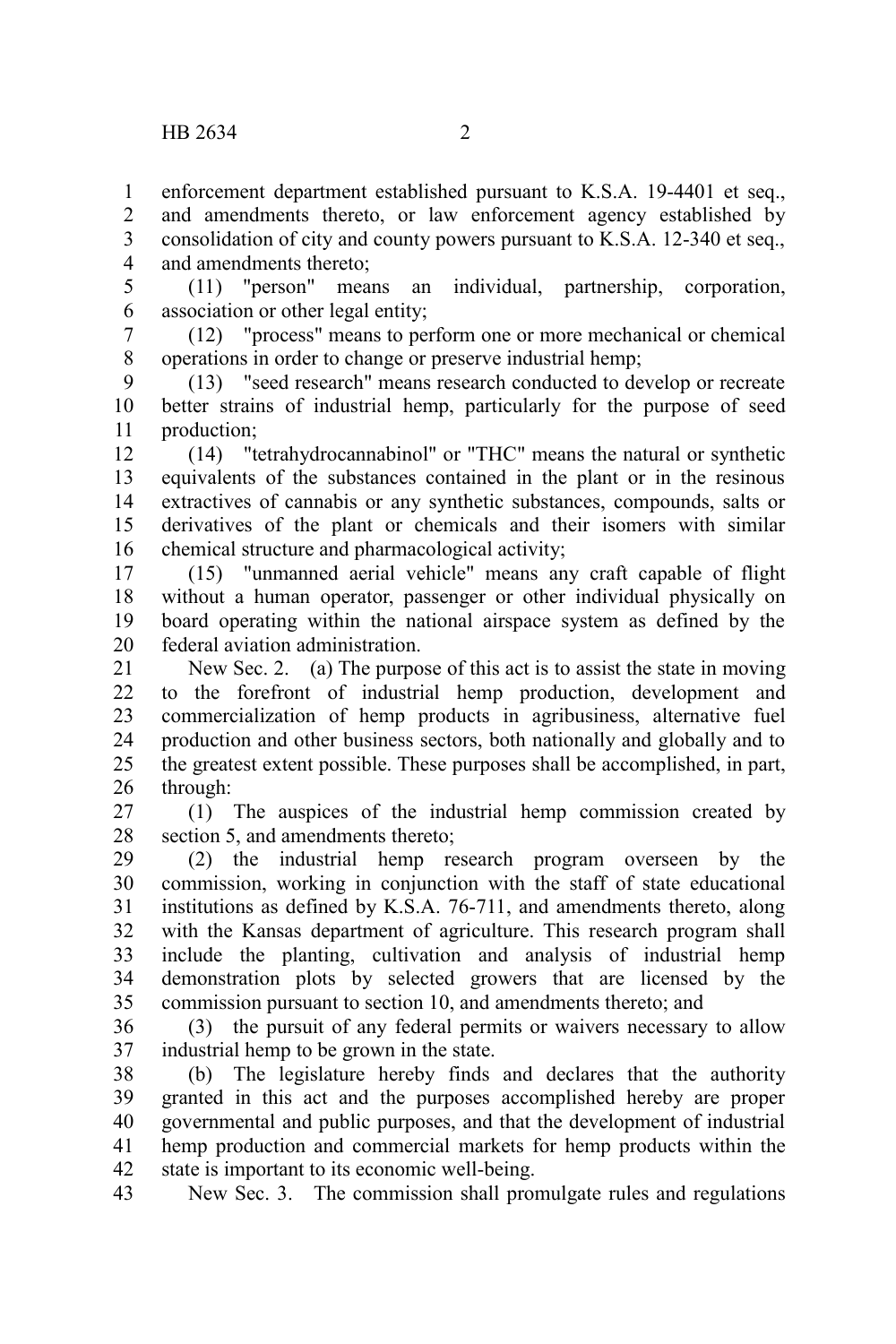for the efficient administration of this act, and to license persons to grow, 1

process or distribute industrial hemp, pursuant to this act. The commission shall include as part of its rules and regulations, at a minimum, the establishment of industrial hemp testing criteria and protocols. 2 3 4

New Sec. 4. (a) The commission shall promote the research and development of industrial hemp, and commercial markets for Kansas industrial hemp and hemp products, as provided in this section, to the extent that adequate funds are available and are approved by the commission for these purposes from the industrial hemp program fund. The commission shall work cooperatively with state educational institutions as defined by K.S.A. 76-711, and amendments thereto, utilizing the expertise of such state educational institutions in the area of research. 5 6 7 8 9 10 11 12 13

(b) In addition to its other pursuits, the commission shall undertake research of industrial hemp production through the establishment and oversight of a five-year industrial hemp research program, to be directly managed by the department, to the extent that adequate funds are available for the program from the industrial hemp program fund. Such research program shall consist primarily of demonstration plots planted and cultivated in this state by selected growers, which shall be required to be licensed by the commission pursuant to section 10, and amendments thereto, prior to planting any industrial hemp. 14 15 16 17 18 19 20 21 22

(c) The commission shall pursue any permits or waivers from appropriate federal agencies that are necessary for the advancement of the industrial hemp research program. 23 24 25

(d) As part of the industrial hemp research program, the commission, through state educational institutions as defined by K.S.A. 76-711, and amendments thereto, and in collaboration with the department, shall: 26 27 28

(1) Oversee and analyze the growth of industrial hemp by selected and licensed growers, for agronomy research and analysis of required soils, growing conditions and harvest methods relating to the production of various varieties of industrial hemp that may be suitable for various commercial hemp products; 29 30 31 32 33

(2) conduct seed research on various types of industrial hemp that are best suited to be grown in Kansas, including seed availability, creation of hybrid types, in-the-ground variety trials and seed production; 34 35 36

(3) study the economic feasibility of developing an industrial hemp market in Kansas of various types of industrial hemp; 37 38

(4) report on the estimated value-added benefits, including environmental benefits, that Kansas businesses would reap by having an industrial hemp market of Kansas-grown industrial hemp varieties; 39 40 41

(5) study the agronomy research conducted worldwide relating to industrial hemp varieties, production and utilization; 42 43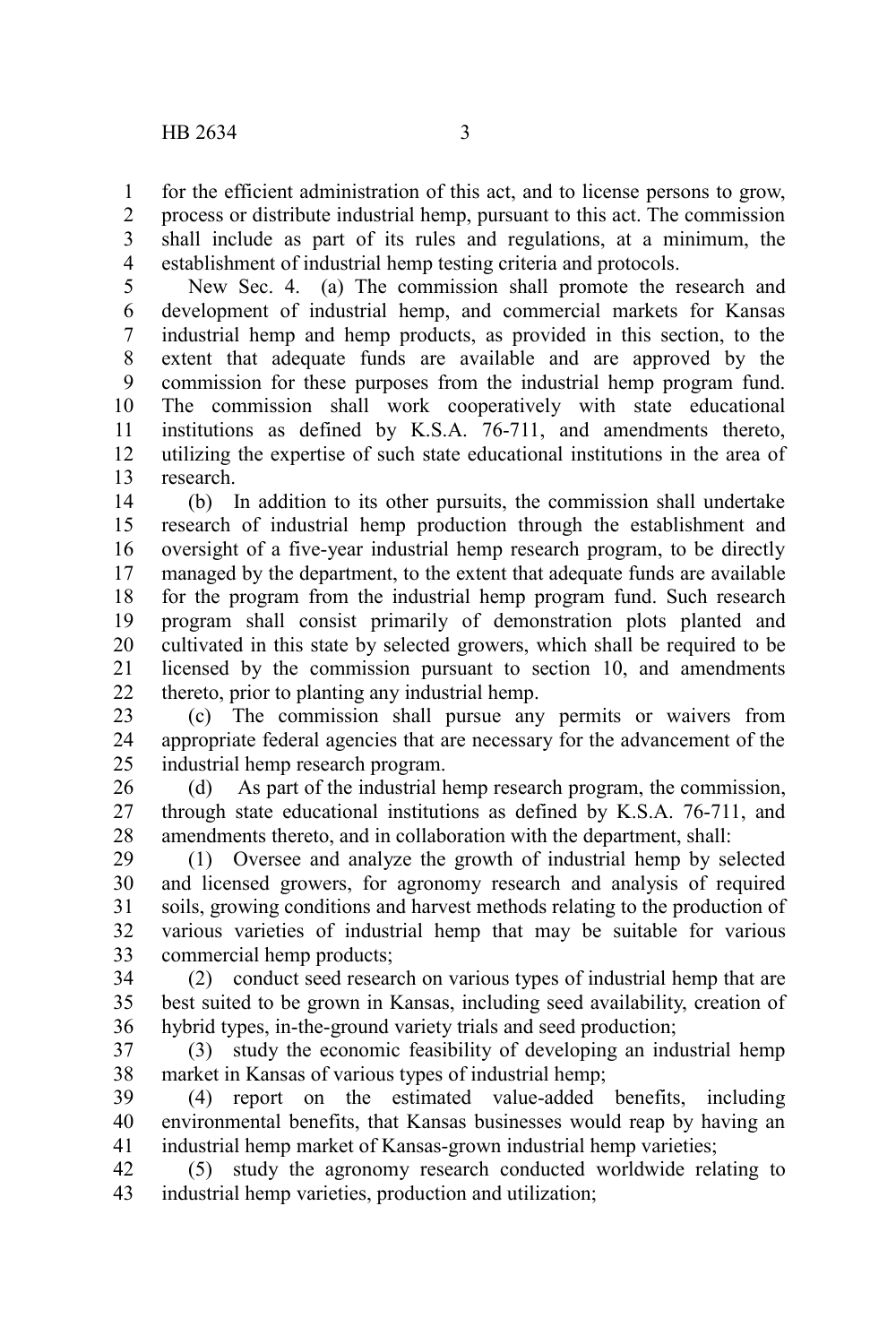(6) research and promote on the world market Kansas industrial hemp and hemp seed that can be grown on farms in the state; 1 2

(7) study the feasibility of attracting federal and private funding for industrial hemp research; 3 4

(8) coordinate with the Kansas department of commerce to promote awareness of the financial incentives that may be available to agribusiness and manufacturing companies that manufacture industrial hemp into hemp products, in order to diversify the agricultural economy of the state, attract new businesses to the state, create new job opportunities for Kansas residents and create a commercial market for industrial hemp; 5 6 7 8 9 10

(9) study the use of industrial hemp in new energy technologies. This research shall include, but not be limited to: 11 12

(A) Evaluation of the use of industrial hemp to generate electricity and to produce biofuels and other forms of energy resources; 13 14

(B) growth of industrial hemp on reclaimed mine sites;

(C) use of industrial hemp in the production of fuels; and

(D) an assessment of the production costs, environmental issues and costs and benefits involved with the use of industrial hemp for energy. 17 18

(e) The commission shall notify the Kansas bureau of investigation and all local law enforcement agencies of the duration, size and location of all industrial hemp demonstration plots. 19 20 21

(f) By December 31, 2017, and annually thereafter, the commission shall report on the status and progress of the industrial hemp research program to the governor and to the legislature.  $22$ 23 24

New Sec. 5. (a) There is hereby created the Kansas industrial hemp commission and which is attached to the Kansas department of agriculture for administrative purposes.  $25$ 26 27

(b) The membership of the commission shall consist of at least the following: 28 29

(1) The governor or the governor's designee;

(2) the speaker of the house of representatives or the speaker's designee; 31 32

33

30

(3) the president of the senate or the president's designee;

(4) the chairperson of the senate committee on agriculture or the chairperson's designee; 34 35

 $(5)$  the chairperson of the house committee on agriculture and natural resources or the chairperson's designee; 36 37

(6) the secretary of the Kansas department of agriculture or the secretary's designee; 38 39

(7) the director of the Kansas bureau of investigation or the director's designee; 40 41

(8) the president of Kansas state university or the president's designee; 42 43

15 16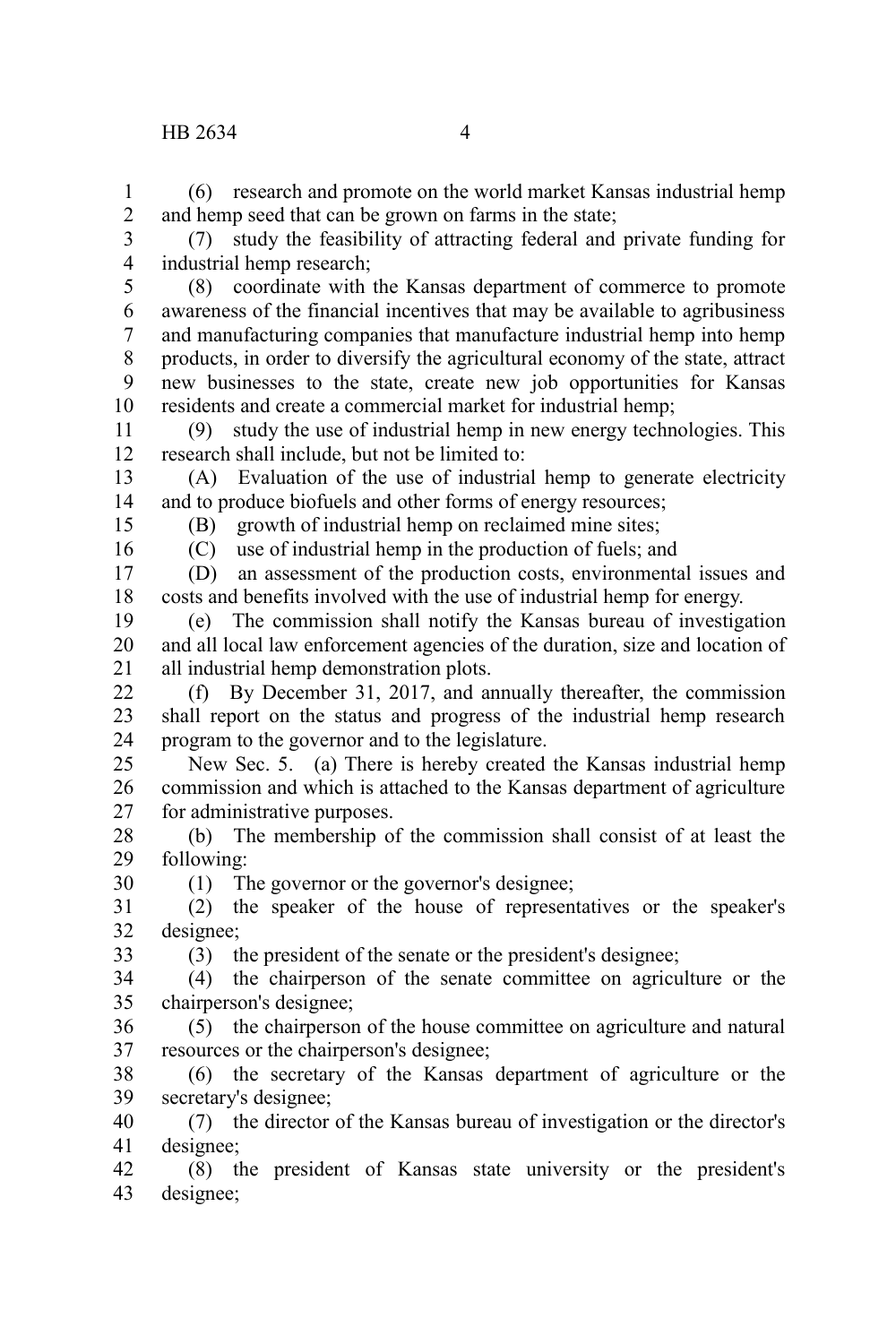(9) the chancellor of the university of Kansas or the chancellor's designee; 1 2

(10) the president of Wichita state university or the president's designee; 3 4

(11) the president of Emporia state university or the president's designee; 5 6

(12) the president of Fort Hays state university or the president's designee; 7 8

(13) the president of Pittsburg state university or the president's designee; 9 10

(14) the president of the Kansas sheriff's association or the association president's designee; 11 12

(15) the president of the Kansas association of chiefs of police or the association president's designee; 13 14

(16) six members, three appointed by the speaker of the house of representatives and three appointed by the president of the senate, representing the following interests: 15 16 17

(A) Kansas farmers with an interest in growing industrial hemp;

(B) retailers of industrial hemp products; 19

(C) wholesalers of industrial hemp products; and (D) manufacturers of industrial hemp products; and 20

21

18

(17) two at-large members on a recommendation of the chairperson of the commission and approved by a majority of the members of the commission.  $22$ 23 24

(c) Members appointed pursuant to subsections  $(b)(16)$  and  $(b)(17)$ shall serve a term of four years, and may be reappointed. 25 26

(d) Any vacancy occurring in the membership of the commission shall be filled in the same manner as the original appointment for the remainder of the unexpired term. 27 28 29

(e) A majority of the members of the commission shall constitute a quorum. 30 31

(f) The secretary of agriculture, or the secretary's designee, shall serve as vice chairperson, and the commission shall elect one member from among the remaining members to serve as chairperson for a term of three years and until a successor is elected. No member shall serve as chairperson for more than two terms. 32 33 34 35 36

New Sec. 6. (a) The commission shall meet quarterly and may meet more often upon the call of the chairperson or by a majority of the members. 37 38 39

(b) The commission shall be appointed and conduct the first meeting by July 1, 2017. The first meeting shall be organized by the secretary of agriculture, or the secretary's designee, until a chairperson is elected. 40 41 42

(c) Members of the commission shall be paid compensation, 43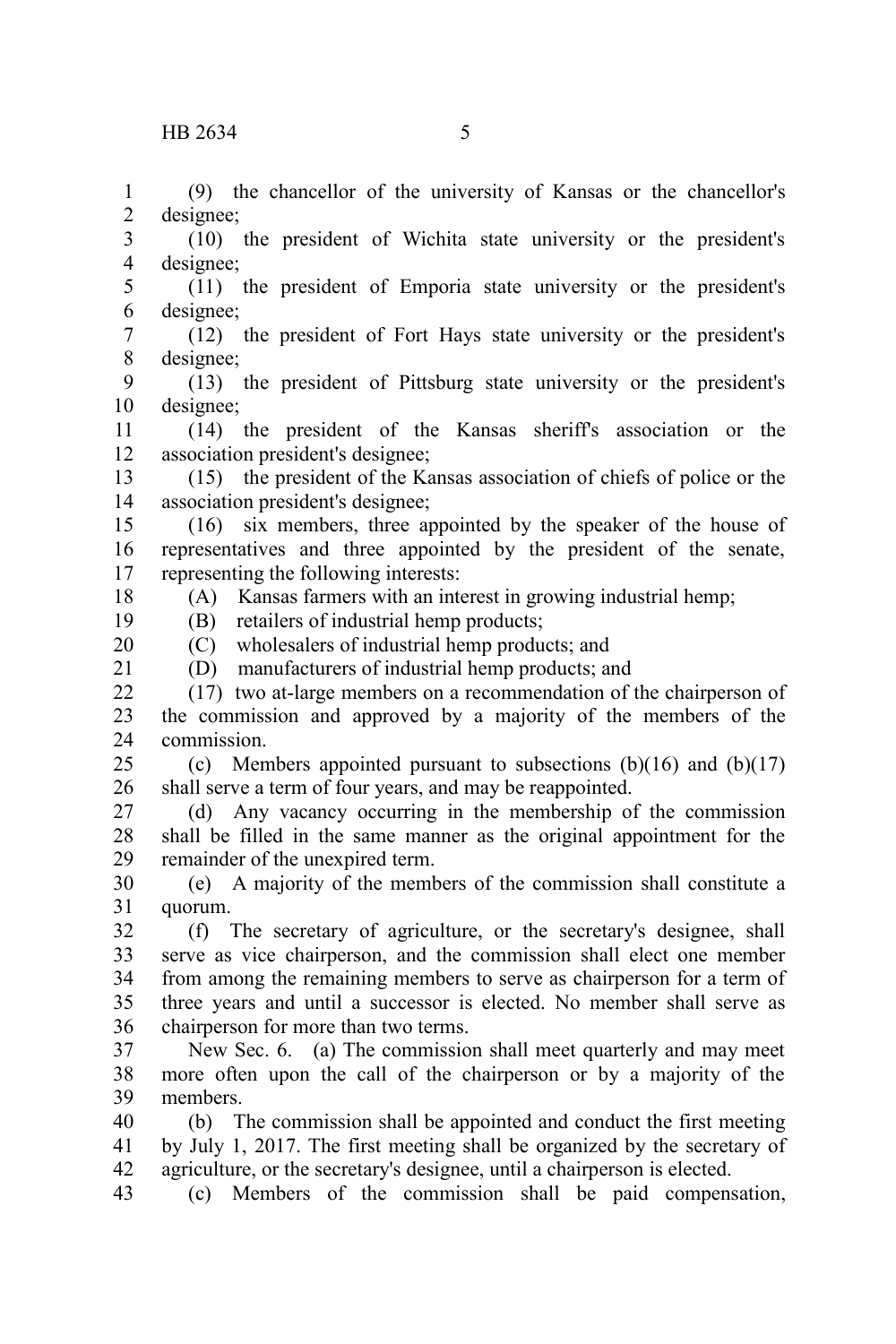subsistence allowances, mileage and other expenses as provided in K.S.A. 75-3223, and amendments thereto. 1  $\mathcal{L}$ 

(d) Research and development related services for the commission shall be provided by state educational institutions as defined by K.S.A 76- 711, and amendments thereto. Administrative support services shall be provided to the commission by the department at the request of the commission, including, but not limited to, services relating to: 3 4 5 6 7

8 9 (1) Testing of industrial hemp;

(2) the processing of documents relating to the program of licensure;

(3) financial accounting and recordkeeping, and other budgetary functions; and 10 11

12

(4) meeting coordination and staffing.

(e) Administrative expenses of the commission, including, but not limited to, expenses for the services outlined in subsection (d), shall be paid from the industrial hemp program fund established in section 9, and amendments thereto, as approved by the commission. 13 14 15 16

New Sec. 7. In addition to the report required by section 4, and amendments thereto, the commission shall report to the governor and to the legislature with respect to industrial hemp policies and practices that will result in the proper legal growing, management, use and marketing of the state's potential industrial hemp industry. These policies and practices shall, at a minimum, address the following: 17 18 19 20 21 22

(a) Federal laws and regulatory constraints;

(b) the economic and financial feasibility of an industrial hemp market in Kansas; 24 25

(c) examination of research on industrial hemp production and utilization; 26 27

28

23

(d) the potential for globally marketing Kansas industrial hemp;

(e) a feasibility study of private funding for the Kansas industrial hemp research program; 29 30

31

(f) law enforcement concerns;

(g) statutory and regulatory structures for growing of industrial hemp by private producers; and 32 33 34

(h) technical support and education about industrial hemp.

New Sec. 8. (a) The commission shall adopt the federal rules and regulations that are currently enacted regarding industrial hemp as of July 1, 2016. 35 36 37

(b) Nothing in this act shall be construed to authorize any person to violate any federal law or rules and regulations of the federal government. 38 39

(c) If any part of this act conflicts with a provision of federal law relating to industrial hemp, the federal provision shall control to the extent of the conflict. 40 41 42

New Sec. 9. (a) There is hereby created in the state treasury the 43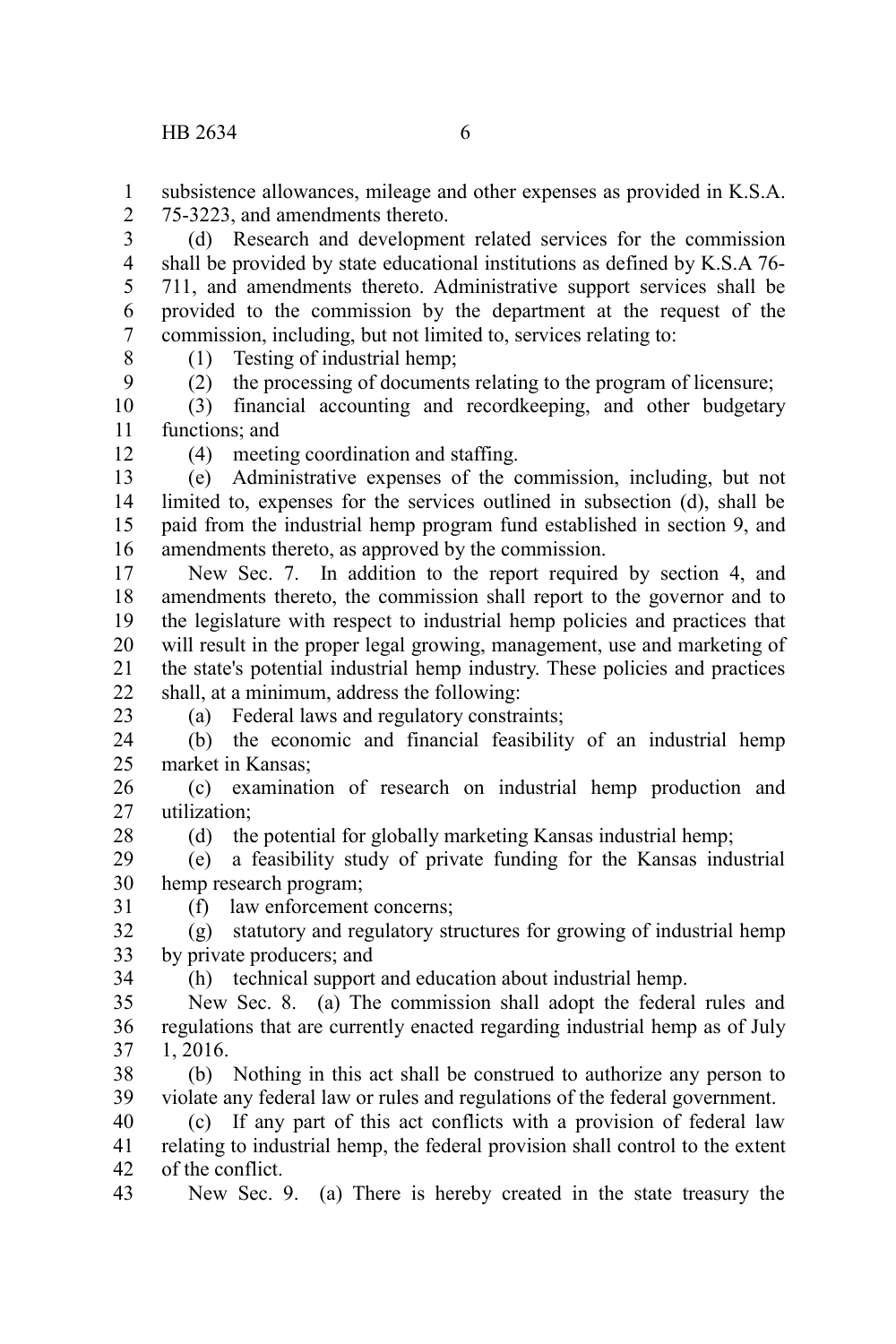industrial hemp program fund, to be administered by the secretary of agriculture for the purpose of covering the costs of the commission and the industrial hemp research program, as approved by the commission. The commission may cooperatively seek funding from both public and private sources to implement the industrial hemp research program. 1 2 3 4 5

(b) The secretary shall remit all moneys received by the commission to the state treasurer in accordance with the provisions of K.S.A. 75-4215, and amendments thereto. Upon receipt of each such remittance, the state treasurer shall deposit the entire amount in the state treasury to the credit of the industrial hemp program fund. All expenditures from such fund shall be made in accordance with appropriation acts upon warrants of the director of accounts and reports issued pursuant to vouchers approved by the secretary or by a person or persons designated by the secretary. 6 7 8 9 10 11 12 13

(c) On or before the  $10<sup>th</sup>$  of each month, the director of accounts and reports shall transfer from the state general fund to the industrial hemp program fund interest earnings based on: 14 15 16

(1) The average daily balance of moneys in the industrial hemp program fund for the preceding month; and 17 18

(2) the net earnings rate for the pooled money investment portfolio for the preceding month. 19 20

New Sec. 10. (a) The commission shall establish a program of licensure to allow persons to grow industrial hemp in this state, as provided in this section. The program shall include the following two separate forms of license: 21 22 23 24

(1) An industrial hemp research program grower license, to allow a person to grow industrial hemp in this state in a controlled fashion solely and exclusively as part of the industrial hemp research program overseen by the commission. Such form of licensure shall only be allowed subject to a grant of necessary permissions, waivers or other form of valid license status by appropriate federal agencies pursuant to applicable federal laws relating to industrial hemp; or 25 26 27 28 29 30 31

(2) an industrial hemp grower license, to allow a person to grow industrial hemp in this state for any purpose. Such form of licensure shall only be allowed subject to the authorization of legal industrial hemp growth and production in the United States under applicable federal laws relating to industrial hemp. 32 33 34 35 36

(b) Any person seeking to grow industrial hemp, whether as part of the industrial hemp research program or otherwise, shall apply to the commission for the appropriate license on a form provided by the commission. At a minimum, the application shall include: 37 38 39 40

41

(1) The name and mailing address of the applicant;

(2) the legal description and global positioning coordinates sufficient for locating the production fields to be used to grow industrial hemp. A 42 43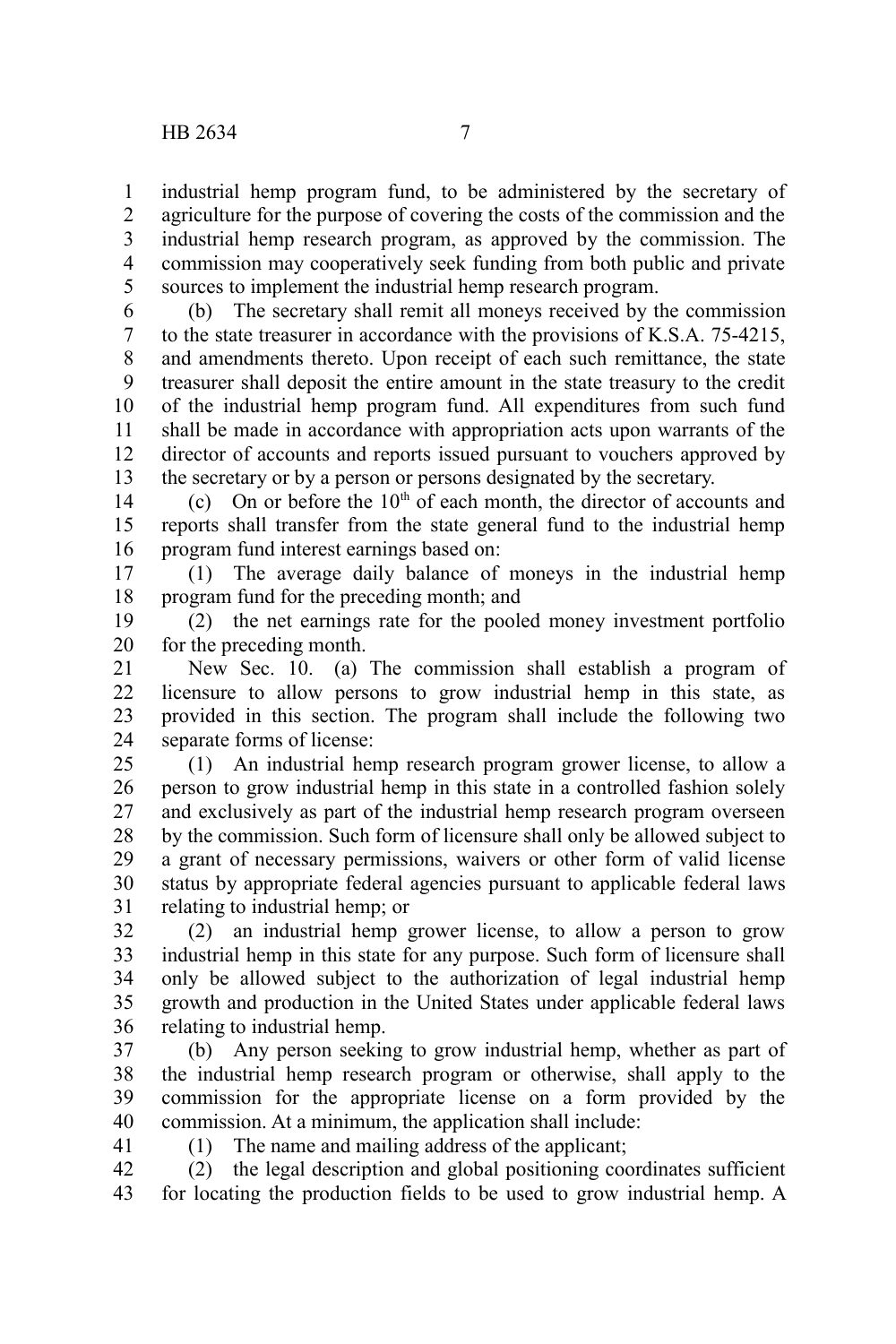license shall authorize industrial hemp propagation only on the land areas specified in the license; 1 2

(3) a signed statement indicating whether the applicant has ever been convicted of a felony or misdemeanor. A person with a prior felony drug conviction within 10 years of applying for a license under this section shall not be eligible for such license; 3 4 5 6

(4) written consent allowing the Kansas bureau of investigation or other law enforcement agency, if a license is ultimately issued to the applicant, to enter onto the premises on which the industrial hemp is grown to conduct physical inspections of industrial hemp planted and grown by the applicant, including, but not limited to, the operation of an unmanned aerial vehicle, to ensure compliance with the requirements of this act. No more than two physical inspections shall be conducted under this paragraph per year, unless a valid search warrant for an inspection has been issued by a court of competent jurisdiction. All testing for THC levels shall be performed as provided in this section; 7 8 9 10 11 12 13 14 15 16

17

(5) any other information required by the commission; and

(6) the payment of a nonrefundable application fee, in an amount set by the commission and used to offset the cost of administering the licensure program. 18 19 20

(c) The commission shall require a state and national criminal history records check by the Kansas bureau of investigation on all persons applying for licensure. The Kansas bureau of investigation may charge a fee, as established by the commission, to be paid by the applicant for the actual cost of processing the state and national records check. A copy of the results of such records check shall be sent to the commission. 21 22 23 24 25 26

27

(d) All license applications shall be processed as follows:

(1) Upon receipt of a license application, the commission shall forward a copy of the application to the Kansas bureau of investigation, which shall initiate its review thereof; 28 29 30

31

(2) the Kansas bureau of investigation shall:

(A) Perform the required state and national criminal history records check of the applicant; 32 33

(B) approve the application, if it is determined that the requirements relating to prior criminal convictions have been met; and 34 35

(C) return all applications to the commission together with its findings and a copy of the state and national criminal history records check; and 36 37 38

(3) the commission shall review all license applications returned from the Kansas bureau of investigation. If the commission determines that all requirements have been met and that a license should be granted to the applicant, taking into consideration any prior convictions of the applicant, the commission shall approve the application for issuance of a license. 39 40 41 42 43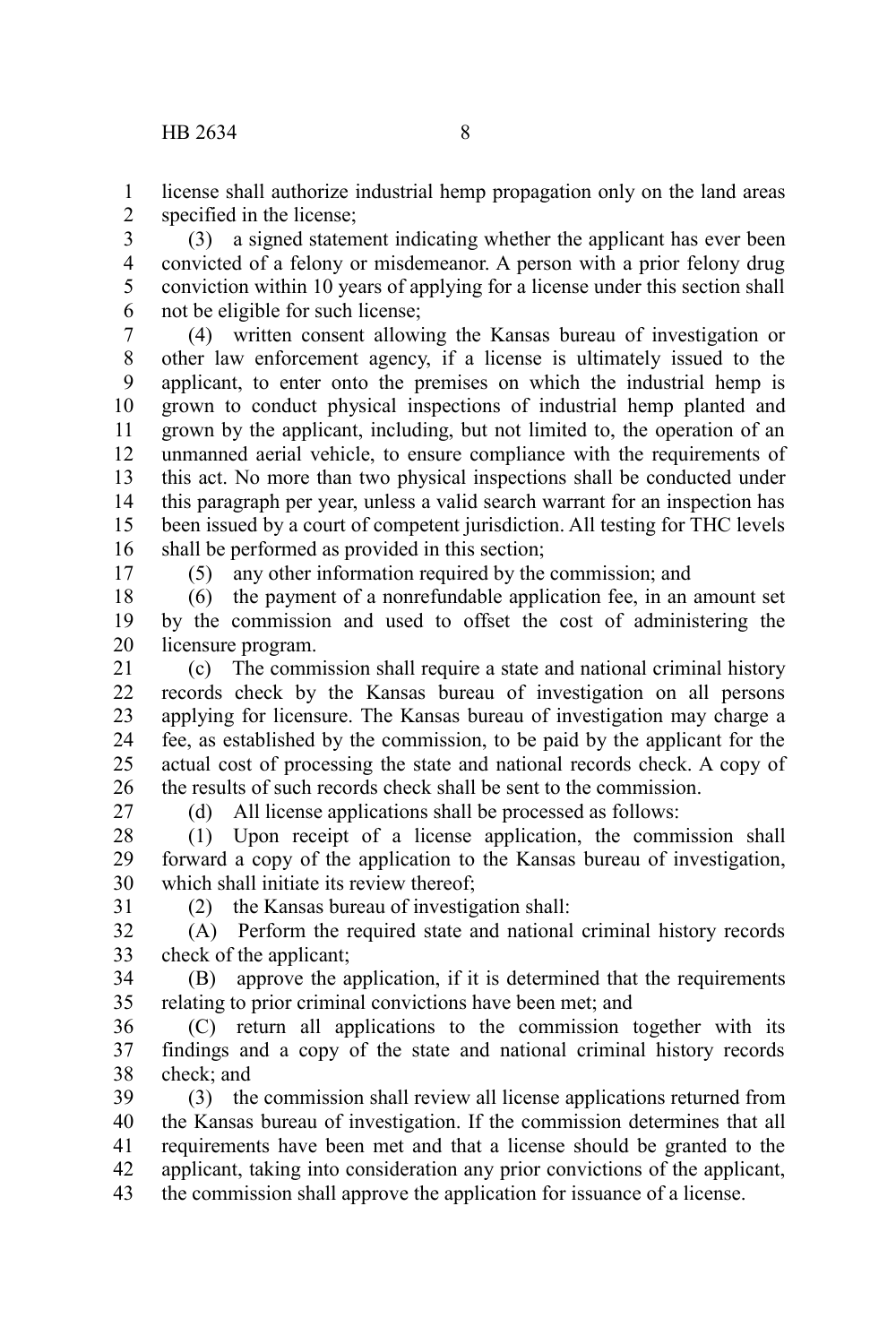(e) In the case of industrial hemp research program grower licenses, the provisions of subsection (d) shall apply, except that the commission may approve licenses for only those selected growers whose demonstration plots will, in the discretion of the commission, advance the goals of the industrial hemp research program to the furthest extent possible based on location, soil type, growing conditions, varieties of industrial hemp that may be suitable for various hemp products and other relevant factors. The location, the total number and acreage of all demonstration plots to be grown by license holders shall be determined at the discretion of the commission. 1 2 3 4 5 6 7 8 9 10

(f) The number of acres to be planted under each license shall be established by the commission. 11 12

(g) Each license shall be valid for a period of one year from the date of issuance and may be renewed in successive years. Each annual renewal shall require the payment of a license renewal fee. 13 14 15

(h) The commission shall, by rules and regulations, establish the fee amounts required for license applications and license renewals allowed under this section. All application and license renewal fees collected by the commission shall be deposited in the state treasury to the credit of the industrial hemp program fund established in section 9, and amendments thereto. 16 17 18 19 20 21

(i) A copy of, or appropriate electronic record of, each license issued by the commission under this section shall be forwarded immediately to the sheriff of each county where the industrial hemp is licensed to be planted, grown and harvested.  $22$ 23 24 25

(j) (1) All records, data and information filed in support of a license application shall be considered proprietary and confidential and shall not be disclosed pursuant to the Kansas open records act and shall be subject to inspection only upon the order of a court of competent jurisdiction. 26 27 28 29

(2) The provisions of subsection  $(i)(1)$  shall expire on July 1, 2021, unless the legislature acts to reenact such provision. The provisions of subsection  $(i)(1)$  shall be reviewed by the legislature prior to July 1, 2021. 30 31 32

(k) The commission shall be responsible for monitoring the industrial hemp grown by any license holder, and shall provide for random testing of the industrial hemp for compliance with THC levels and for other appropriate purposes at the cost of the license holder. The commission shall establish necessary testing criteria and protocols through promulgation of rules and regulations pursuant to section 3, and amendments thereto. 33 34 35 36 37 38 39

New Sec. 11. (a) A person shall obtain an industrial hemp grower license pursuant to section 10, and amendments thereto, prior to planting or growing any industrial hemp in this state. An industrial hemp grower license holder who has planted and grown industrial hemp pursuant to a 40 41 42 43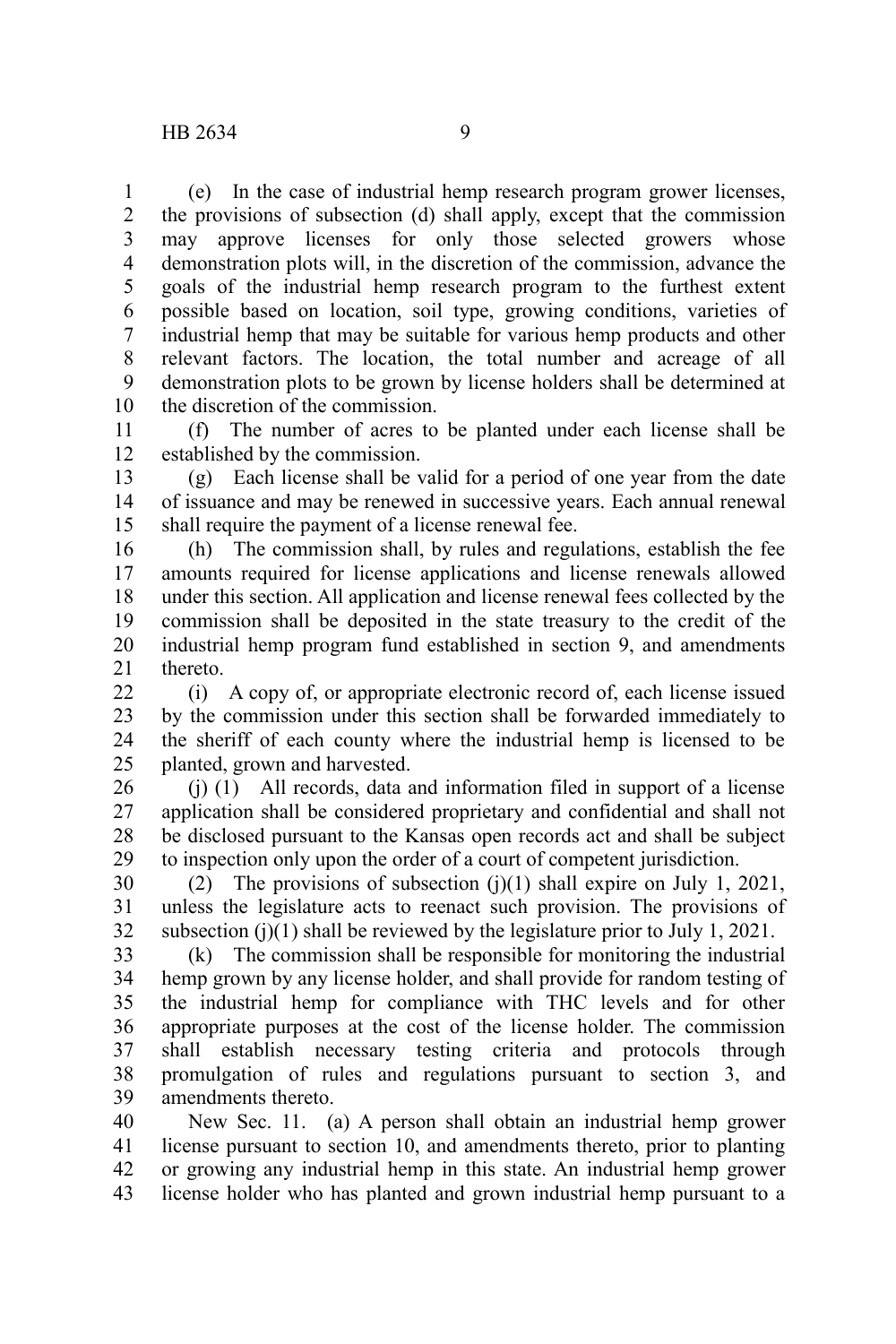4

valid grower license may sell industrial hemp produced by the grower to any person engaged in agribusiness or other manufacturing for the purpose of processing or manufacturing that industrial hemp into hemp products. 1 2 3

(b) A person granted an industrial hemp grower license shall:

(1) Maintain records that reflect compliance with this act, and with all other state laws regulating the planting and cultivation of industrial hemp; 5 6

(2) retain all industrial hemp production records for at least three years; 7 8

(3) allow industrial hemp crops, throughout sowing, growing and harvesting to be inspected by, and at the discretion of the commission or its designees, the Kansas bureau of investigation and other law enforcement agencies; 9 10 11 12

(4) file with the commission documentation indicating that the industrial hemp seeds planted were of a type and variety certified to have no more THC concentration than that adopted by federal law in the controlled substances act, 21 U.S.C. § 801 et seq.; 13 14 15 16

(5) notify the commission of the sale of any industrial hemp grown under the license and the names and addresses of the persons to whom the industrial hemp was sold; and 17 18 19

(6) provide the commission with copies of any contracts between the licensee and any person to whom the industrial hemp was sold. 20 21

(c) The commission shall assist the grower with such grower's compliance with the requirements of this section.  $22$ 23

(d) Any person licensed to grow industrial hemp under this act may import and resell industrial hemp seed that has been certified as having no more THC concentration than that adopted by federal law in the controlled substances act, 21 U.S.C. § 801 et seq. 24 25 26 27

(e) (1) Only industrial hemp grower licensees or their designees or agents shall be permitted to transport industrial hemp off the premises of the licensee. 28 29 30

(2) When transporting industrial hemp off the premises of an industrial hemp grower licensee, the licensee or their designee or agent shall carry with them the licensing documents from the commission, evidencing that the industrial hemp was grown by a licensee and is from certified seed. 31 32 33 34 35

(3) Any industrial hemp that is found in this state at any location off the premises of an industrial hemp grower licensee is deemed to be contraband and subject to seizure for forfeiture by the commission, the Kansas bureau of investigation or any law enforcement officer, if the person in possession of the industrial hemp does not have in such person's possession either: 36 37 38 39 40 41

(A) The proper licensing documents, as required by paragraph (2) of this subsection; or 42 43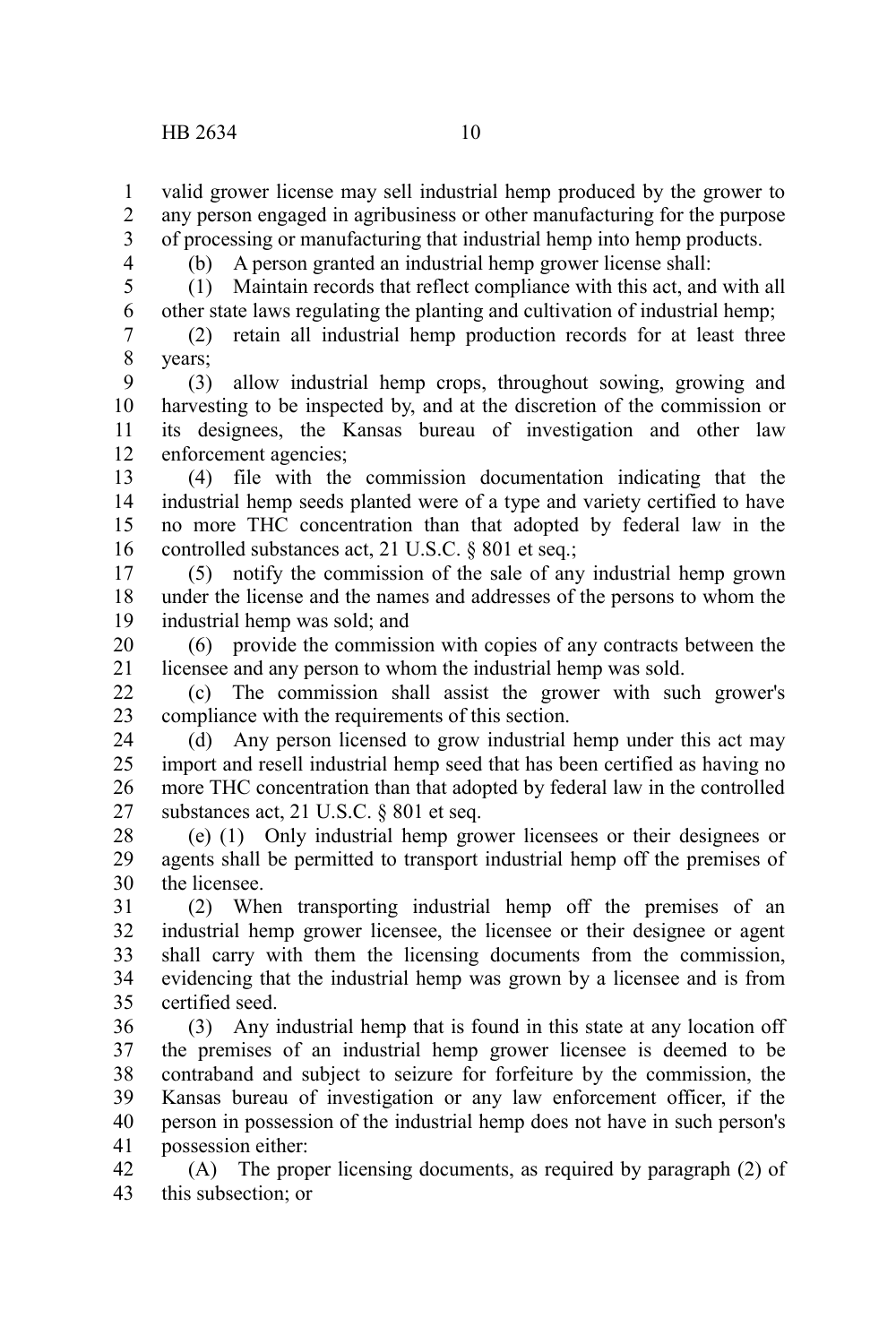(B) a bill of lading or other proper documentation, demonstrating that the industrial hemp was legally imported or is otherwise legally present in this state under applicable state and federal laws relating to industrial hemp. 1 2 3 4

(4) Any industrial hemp seized pursuant to paragraph (3) of this subsection shall be disposed of in accordance with the Kansas standard asset seizure and forfeiture act, K.S.A. 60-4101 et seq., and amendments thereto. 5 6 7 8

New Sec. 12. (a) An industrial hemp grower licensee who does not comply with the requirements of this act, or the rules and regulations promulgated thereunder, shall have such person's license revoked and shall forfeit the right to grow industrial hemp in this state for a period of up to five years as provided in this section. 9 10 11 12 13

(b) A license revocation or forfeiture shall occur pursuant to this section only after the licensee has had an opportunity, upon due notice, for an informal hearing before the chairperson of the commission, to show cause why the license should not be revoked and the licensee's right to grow forfeited. 14 15 16 17 18

(c) The chairperson of the commission may revoke any license of a person who has pled guilty to, or has been convicted of, a felony. 19 20

(d) If a license is revoked and a licensee's right to grow is forfeited as the result of an informal hearing, the decision may be appealed, and upon appeal an administrative hearing shall be conducted before the commission in accordance with the Kansas administrative procedure act. 21 22 23 24

(e) The licensee may appeal the final order of the commission by filing a petition in accordance with the Kansas judicial review act. 25 26

New Sec. 13. (a) Any person who processes raw industrial hemp within this state, or who distributes industrial hemp within or into this state, shall obtain a license from the commission for each facility at which industrial hemp is processed in this state, or from which industrial hemp is distributed within or into this state, authorizing the person to process or distribute industrial hemp before engaging in such activity. Any person who makes only retail sales of industrial hemp obtained from a licensed processor or distributor is not required to obtain a license. Such form of licensure shall only be allowed subject to the authorization of legal industrial hemp growth and production in the United States under applicable federal laws relating to industrial hemp. 27 28 29 30 31 32 33 34 35 36 37

(b) Any person who is required to obtain a license under this section shall submit an application on a form approved by the commission, accompanied by payment of a fee in an amount set by rules and regulations of the commission for each facility. Each license shall be valid for a period of one year from the date of issuance and may be renewed in successive years. Each annual renewal shall require the payment of a 38 39 40 41 42 43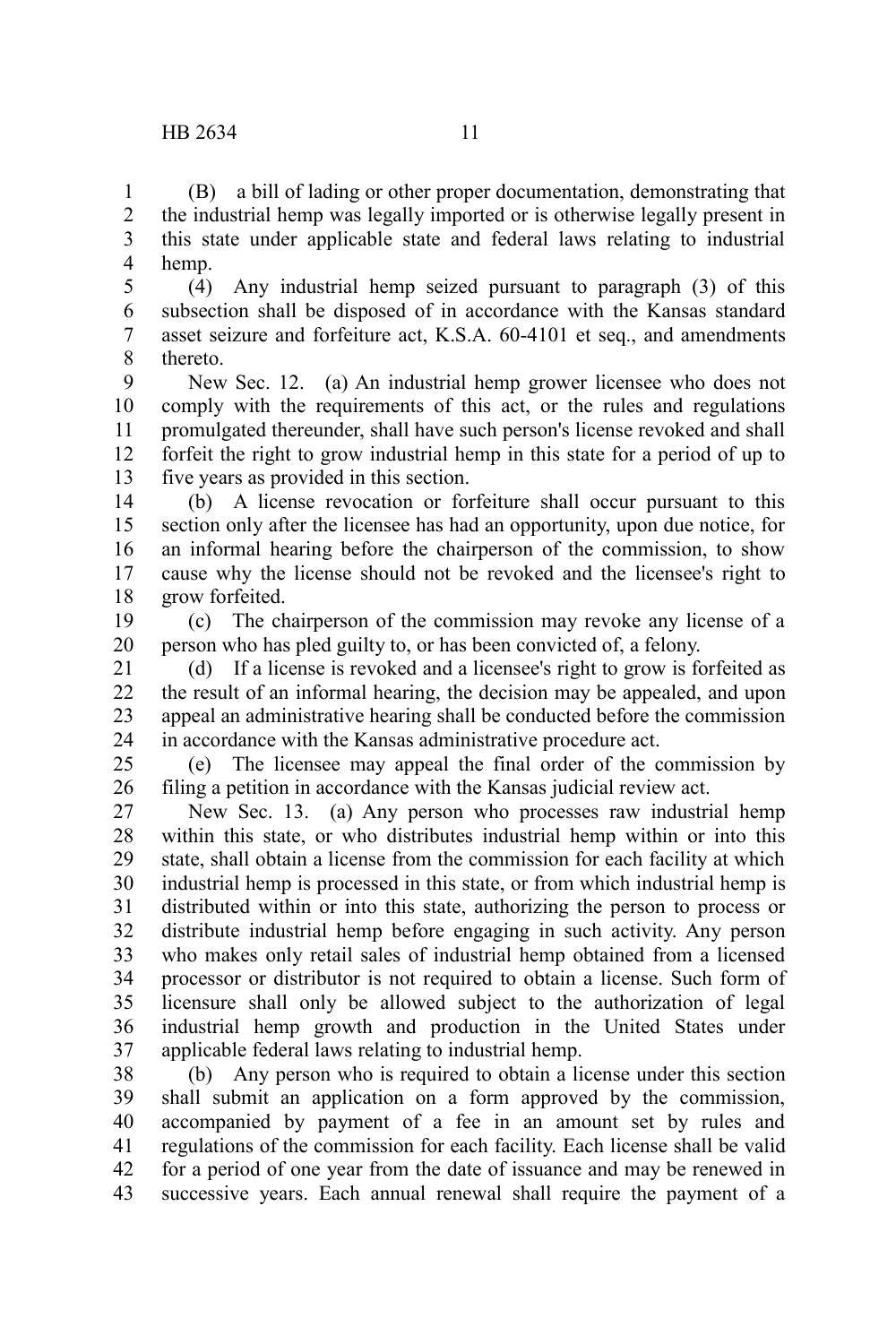license renewal fee set by rules and regulations of the commission. All application and renewal fees collected by the commission pursuant to this section shall be deposited in the state treasury to the credit of the industrial hemp program fund established in section 9, and amendments thereto. 1 2 3 4

(c) The form and content of the industrial hemp license application shall be established by rules and regulations promulgated by the commission. 5 6 7

(d) In order to ensure public health and safety and compliance with federal law, the commission is authorized to promulgate rules and regulations concerning qualifications for licensure under this section. 8 9 10

(e) The commission is authorized to refuse to issue a license to any person not in compliance with this section and to cancel the license of any licensee subsequently found not to be in compliance with this section, except that no license shall be refused or canceled unless the applicant or licensee has been given an opportunity to be heard before the commission and to amend the applicant's or licensee's application in order to comply with the requirements of this section. 11 12 13 14 15 16 17

New Sec. 14. (a) Any person convicted of violating any of the provisions of this act or who impedes, hinders or otherwise prevents, or attempts to prevent, the commission or an employee or agent of the department in performance of the commission's or the employee's or agent's duty in connection with this act shall be guilty of a class C misdemeanor. 18 19 20 21 22 23

(b) The commission is authorized to apply for, and the court to grant, a temporary or permanent injunction restraining any person from violating or continuing to violate any of the provisions of this act or any rule and regulation promulgated thereunder, notwithstanding the existence of other remedies at law. 24 25 26 27 28

(c) Any person adversely affected by an act, order or ruling made pursuant to this act may seek judicial review under the Kansas judicial review act. 29 30 31

New Sec. 15. (a) To the extent permitted by federal law, any state educational institution as defined by K.S.A. 76-711, and amendments thereto, that offers a baccalaureate or postgraduate level program of study in agricultural sciences is authorized to acquire, possess, cultivate and test seeds, plants and plant parts of the genera cannabis for the purpose of developing and reproducing seeds that may be certified under the Kansas seed law, article 14 of chapter 2 of the Kansas Statutes Annotated, and amendments thereto, by a certifying agency as defined by K.S.A. 2-1415, and amendments thereto, for growing industrial hemp. 32 33 34 35 36 37 38 39 40

(b) To the extent permitted by federal law, the secretary of agriculture shall include as part of the rules and regulations promulgated pursuant to K.S.A. 2-1427, and amendments thereto, rules and regulations for the 41 42 43